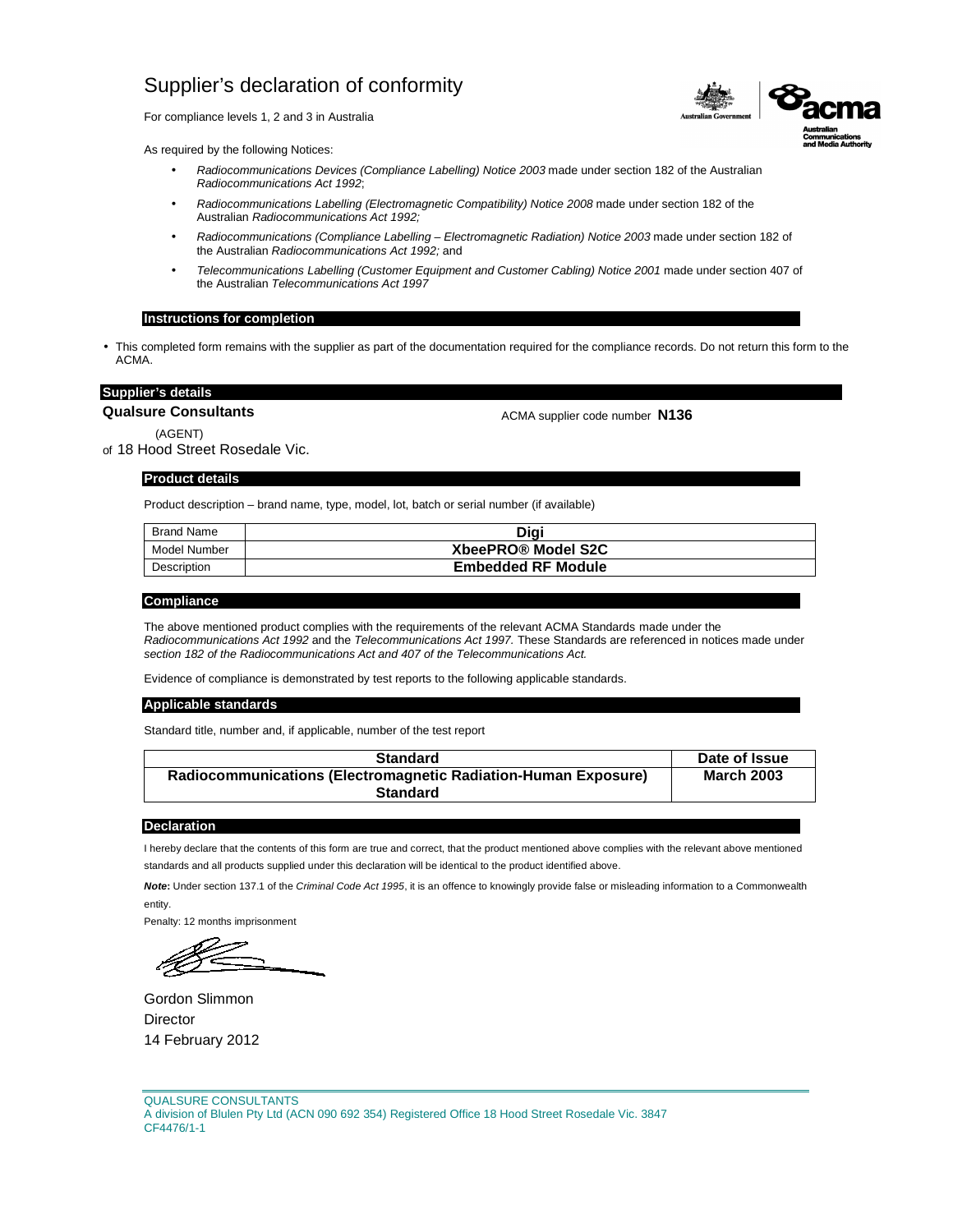For compliance levels 1, 2 and 3 in Australia

As required by the following Notices:

- Radiocommunications Devices (Compliance Labelling) Notice 2003 made under section 182 of the Australian Radiocommunications Act 1992;
- Radiocommunications Labelling (Electromagnetic Compatibility) Notice 2008 made under section 182 of the Australian Radiocommunications Act 1992;
- Radiocommunications (Compliance Labelling Electromagnetic Radiation) Notice 2003 made under section 182 of the Australian Radiocommunications Act 1992; and
- Telecommunications Labelling (Customer Equipment and Customer Cabling) Notice 2001 made under section 407 of the Australian Telecommunications Act 1997

# **Instructions for completion**

• This completed form remains with the supplier as part of the documentation required for the compliance records. Do not return this form to the ACMA.

# **Supplier's details**

**Qualsure Consultants**

ACMA supplier code number **N136**

(AGENT) of 18 Hood Street Rosedale Vic.

## **Product details**

Product description – brand name, type, model, lot, batch or serial number (if available)

| <b>Brand Name</b> | Diai                                 |
|-------------------|--------------------------------------|
| Model Number      | XBP4CZ7PIS-004                       |
| Description       | XbeePRO® ZB S2C SMT with PCB Antenna |

#### **Compliance**

The above mentioned product complies with the requirements of the relevant ACMA Standards made under the Radiocommunications Act 1992 and the Telecommunications Act 1997. These Standards are referenced in notices made under section 182 of the Radiocommunications Act and 407 of the Telecommunications Act.

Evidence of compliance is demonstrated by test reports to the following applicable standards.

### **Applicable standards**

Standard title, number and, if applicable, number of the test report

| <b>Standard</b>                                                | Date of Issue     |
|----------------------------------------------------------------|-------------------|
| Radiocommunications (Electromagnetic Radiation-Human Exposure) | <b>March 2003</b> |
| <b>Standard</b>                                                |                   |

#### **Declaration**

I hereby declare that the contents of this form are true and correct, that the product mentioned above complies with the relevant above mentioned standards and all products supplied under this declaration will be identical to the product identified above.

**Note:** Under section 137.1 of the Criminal Code Act 1995, it is an offence to knowingly provide false or misleading information to a Commonwealth entity.

Gordon Slimmon **Director** 14 February 2012

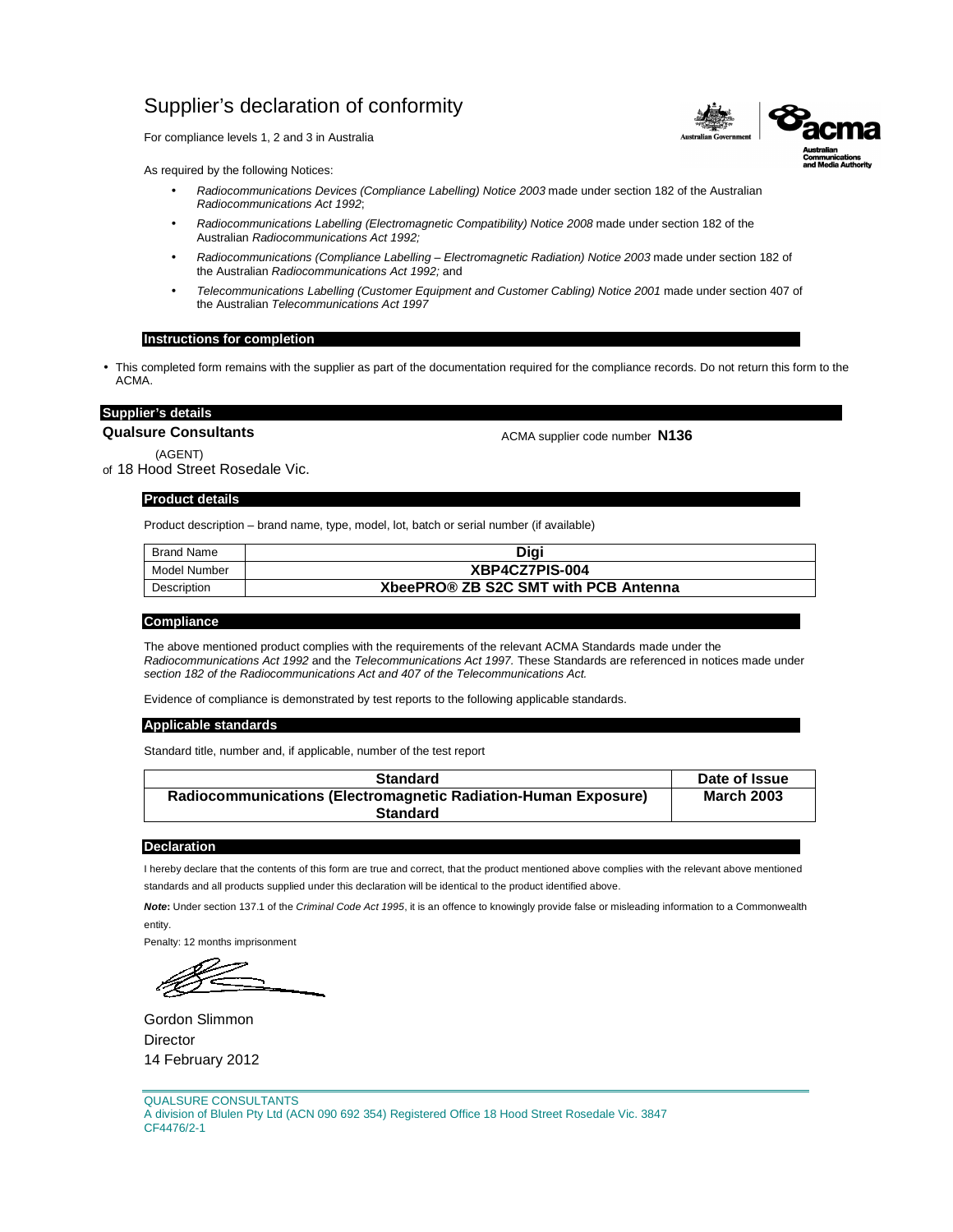For compliance levels 1, 2 and 3 in Australia

As required by the following Notices:

- Radiocommunications Devices (Compliance Labelling) Notice 2003 made under section 182 of the Australian Radiocommunications Act 1992;
- Radiocommunications Labelling (Electromagnetic Compatibility) Notice 2008 made under section 182 of the Australian Radiocommunications Act 1992;
- Radiocommunications (Compliance Labelling Electromagnetic Radiation) Notice 2003 made under section 182 of the Australian Radiocommunications Act 1992; and
- Telecommunications Labelling (Customer Equipment and Customer Cabling) Notice 2001 made under section 407 of the Australian Telecommunications Act 1997

# **Instructions for completion**

• This completed form remains with the supplier as part of the documentation required for the compliance records. Do not return this form to the ACMA.

# **Supplier's details**

**Qualsure Consultants**

ACMA supplier code number **N136**

(AGENT) of 18 Hood Street Rosedale Vic.

## **Product details**

Product description – brand name, type, model, lot, batch or serial number (if available)

| Brand Name   | Digi                                      |
|--------------|-------------------------------------------|
| Model Number | XBP4CZ7RIS-004                            |
| Description  | XbeePRO® ZB S2C SMT with RF Pad Connector |

#### **Compliance**

The above mentioned product complies with the requirements of the relevant ACMA Standards made under the Radiocommunications Act 1992 and the Telecommunications Act 1997. These Standards are referenced in notices made under section 182 of the Radiocommunications Act and 407 of the Telecommunications Act.

Evidence of compliance is demonstrated by test reports to the following applicable standards.

### **Applicable standards**

Standard title, number and, if applicable, number of the test report

| <b>Standard</b>                                                | Date of Issue     |
|----------------------------------------------------------------|-------------------|
| Radiocommunications (Electromagnetic Radiation-Human Exposure) | <b>March 2003</b> |
| <b>Standard</b>                                                |                   |

#### **Declaration**

I hereby declare that the contents of this form are true and correct, that the product mentioned above complies with the relevant above mentioned standards and all products supplied under this declaration will be identical to the product identified above.

**Note:** Under section 137.1 of the Criminal Code Act 1995, it is an offence to knowingly provide false or misleading information to a Commonwealth entity.

Gordon Slimmon **Director** 14 February 2012

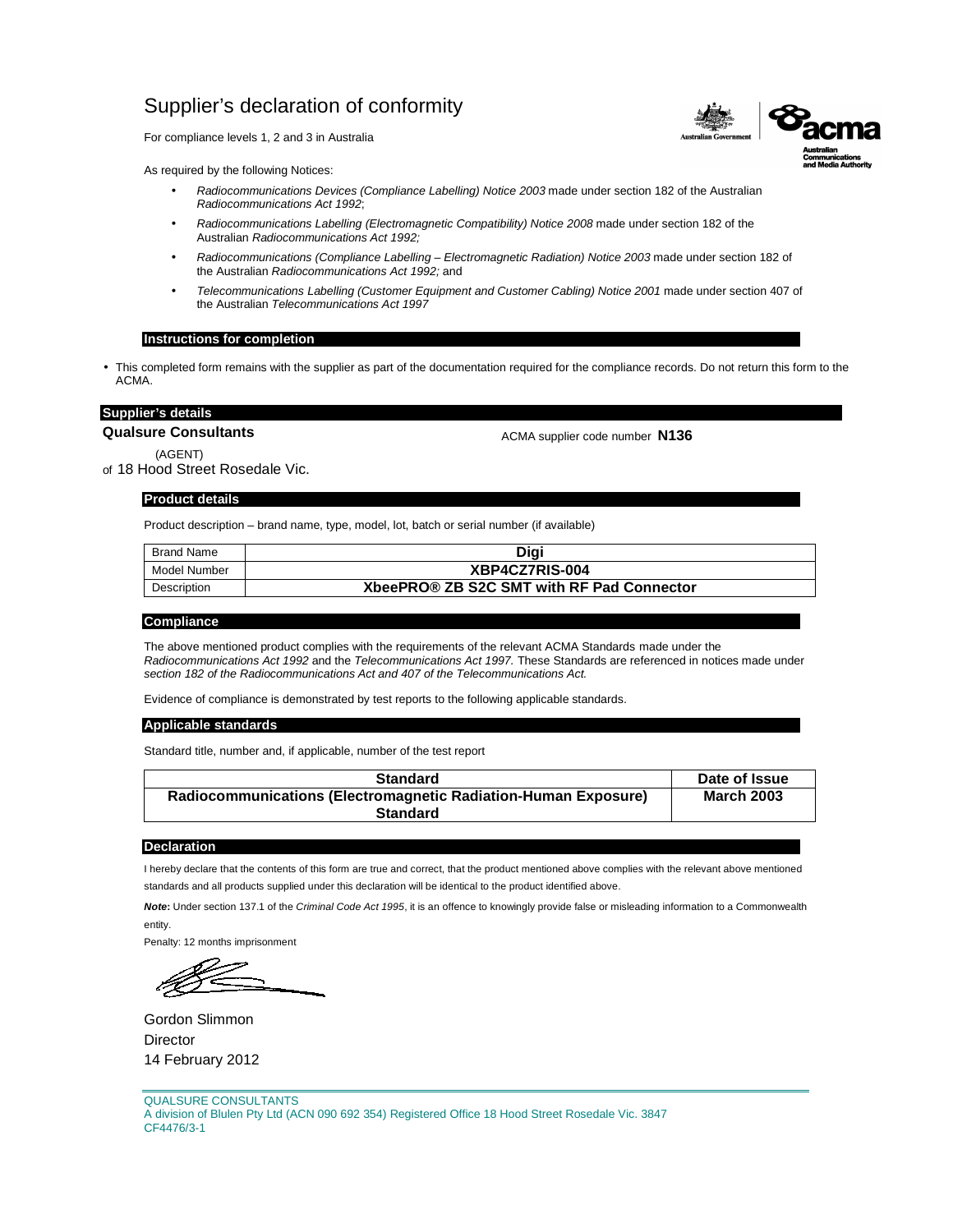For compliance levels 1, 2 and 3 in Australia

As required by the following Notices:

- Radiocommunications Devices (Compliance Labelling) Notice 2003 made under section 182 of the Australian Radiocommunications Act 1992;
- Radiocommunications Labelling (Electromagnetic Compatibility) Notice 2008 made under section 182 of the Australian Radiocommunications Act 1992;
- Radiocommunications (Compliance Labelling Electromagnetic Radiation) Notice 2003 made under section 182 of the Australian Radiocommunications Act 1992; and
- Telecommunications Labelling (Customer Equipment and Customer Cabling) Notice 2001 made under section 407 of the Australian Telecommunications Act 1997

# **Instructions for completion**

• This completed form remains with the supplier as part of the documentation required for the compliance records. Do not return this form to the ACMA.

# **Supplier's details**

**Qualsure Consultants**

ACMA supplier code number **N136**

(AGENT) of 18 Hood Street Rosedale Vic.

## **Product details**

Product description – brand name, type, model, lot, batch or serial number (if available)

| Brand Name   | Digi                                                            |
|--------------|-----------------------------------------------------------------|
| Model Number | XBP4CZ7PISB003                                                  |
| Description  | XbeePRO® ZB S2C SMT with PCB Antenna and Programmable Processor |

#### **Compliance**

The above mentioned product complies with the requirements of the relevant ACMA Standards made under the Radiocommunications Act 1992 and the Telecommunications Act 1997. These Standards are referenced in notices made under section 182 of the Radiocommunications Act and 407 of the Telecommunications Act.

Evidence of compliance is demonstrated by test reports to the following applicable standards.

### **Applicable standards**

Standard title, number and, if applicable, number of the test report

| <b>Standard</b>                                                | Date of Issue     |
|----------------------------------------------------------------|-------------------|
| Radiocommunications (Electromagnetic Radiation-Human Exposure) | <b>March 2003</b> |
| <b>Standard</b>                                                |                   |

#### **Declaration**

I hereby declare that the contents of this form are true and correct, that the product mentioned above complies with the relevant above mentioned standards and all products supplied under this declaration will be identical to the product identified above.

**Note:** Under section 137.1 of the Criminal Code Act 1995, it is an offence to knowingly provide false or misleading information to a Commonwealth entity.

Gordon Slimmon **Director** 14 February 2012